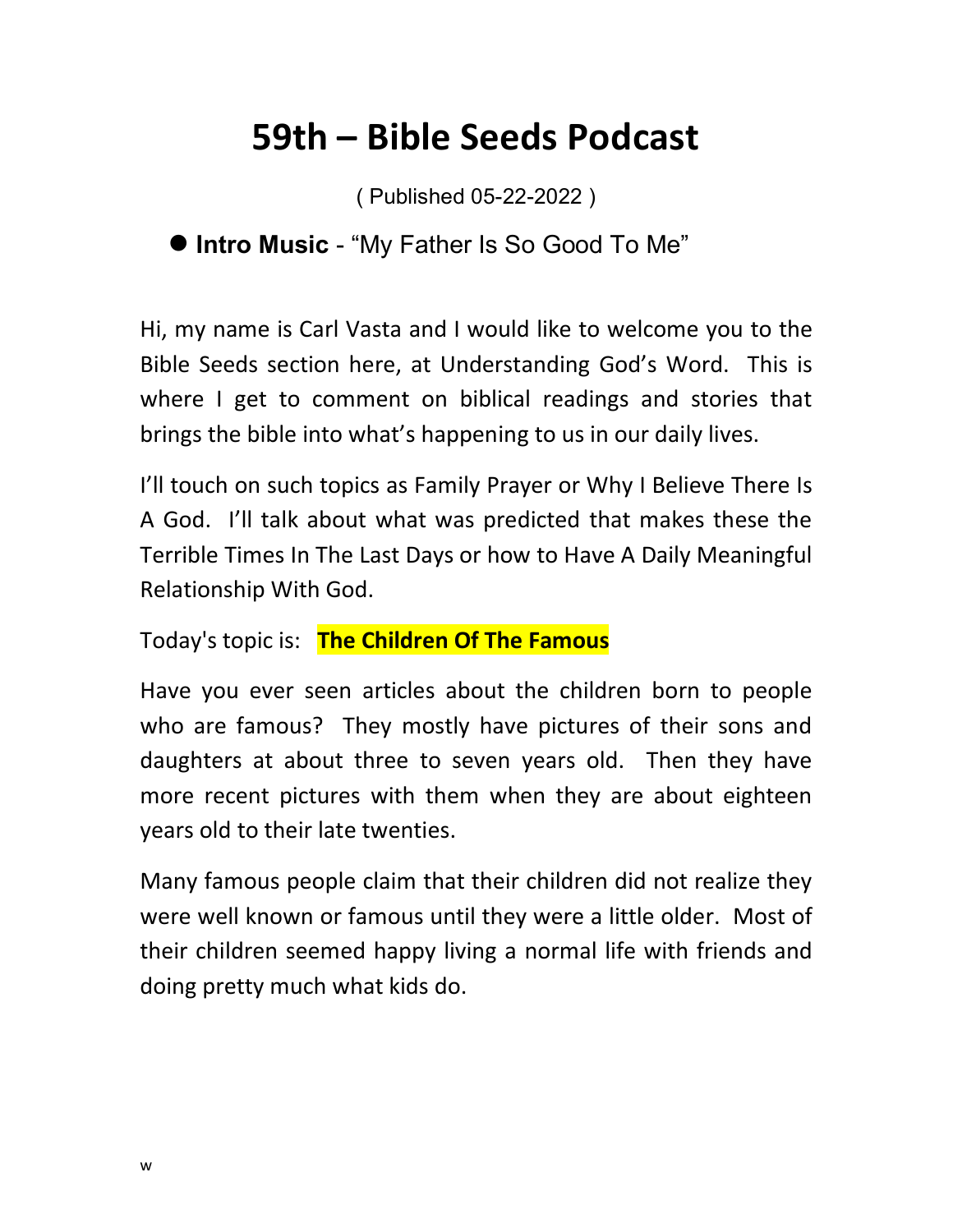Then, at some point, they come to the realization that their parents are well known by many people in this world. And it UNsettles them.

They begin to wonder who else knows that their parents are famous. Do their friends know? Do their teachers at school know? If they are popular or well liked, they may wonder if their friends like them because of who they are, or do their friends enjoy a reputation of hanging out with the son or daughter of famous parents?

If their mother or father are famous singers or musicians, do their children think other people expect them to sing or play an instrument well?

If their dad is a famous athlete, do their children think other people expect them to be good at sports? If their mom is a movie star, do their children think other people expect them to excel at being a model or an actor?

It doesn't matter if famous parents are doctors or lawyers, computer scientists or politicians, it puts an extra pressure on their children to be as successful or more than their parents.

The reality is that more of these children wind up not being able to live up to their parents fame or success, and usually end up strung out or dying from alcohol, drugs or both.

**Are children of God, the Father, children of the famous?**

**YES!** Have you never heard the prayer *"Our Father, who art in Heaven"?*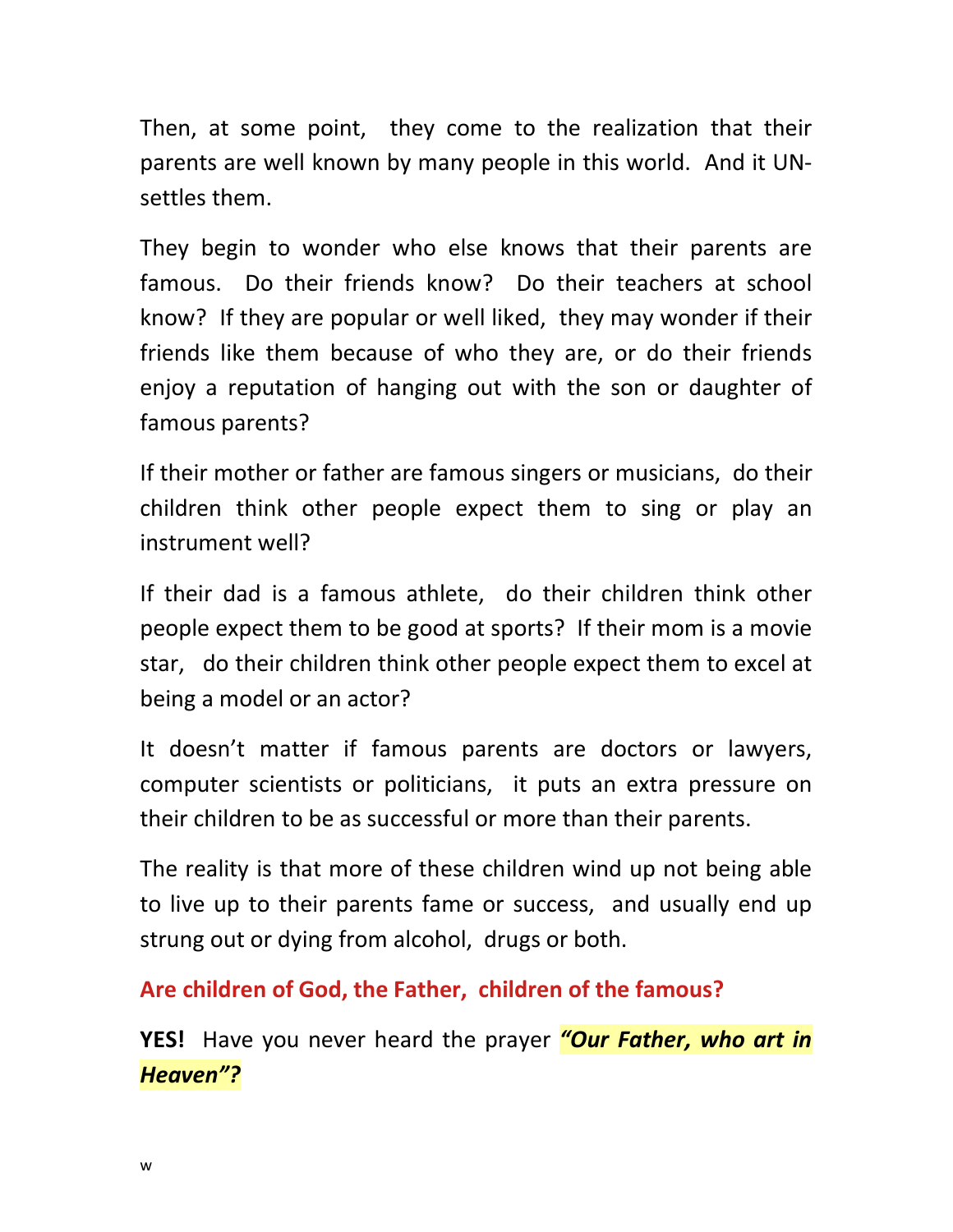**As the children of God, will we be under pressure to do what God can do?**

**Answer: NO!** *We cannot be God* because, *He is our Creator*! He has created the Universe – the Angels, the galaxies, the stars, the planets, the Earth, and all life everywhere. *We are His creation*, so relax! As sons and daughters, these things are out of our realm and nothing for us to worry about.

**Is Jesus, the only begotten Son of God, famous?**

**Answer YES!**

**Will we be under pressure to do what Jesus has done and can do?**

**Answer: NO! We cannot be God** because, Jesus is the *"Word Of God"* who was made a man by the power of the *Holy Spirit through the Virgin Mary.*

**We were born from** *HUMAN CONCEPTION.*

*Jesus was born and lived without sinning and took our sins to the cross and destroyed death by rising to life in His resurrection.*

**SO WHAT DOES THIS HAVE TO DO**

 **WITH UNDERSTANDING GOD'S WORD?**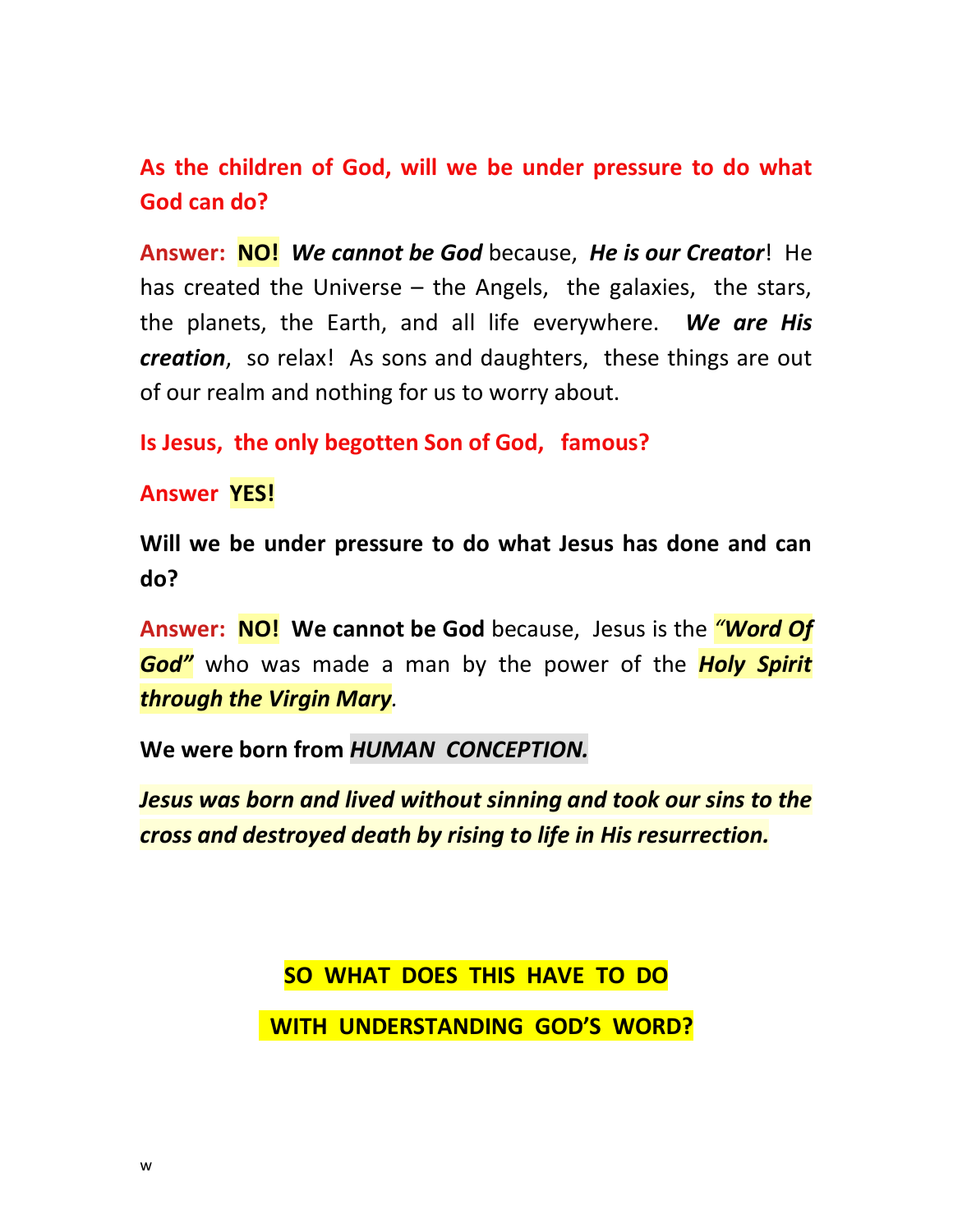**In The Gospel Of John, he starts by describing Jesus; saying,** *"In the beginning was the Word, and the Word was with God, and the Word was God. He was in the beginning with God."*

Now *JESUS, our LORD and SAVIOR* revealed to us that *GOD IS THREE*, but **GOD** is not His name, it's His title!

*God's name is 'JEHOVAH' ( ELOHIM )* meaning in Hebrew *God Is Three* /or the way the Jews wrote His name in Hebrew because they would not pronounce it was *YHWH.* If you were trying to say this, it might be pronounced "Yah-Weh".

JESUS introduced Him to us as the *'FATHER'* and He is the *first part of the Three!*

*JESUS* - *( The WORD OF GOD )* is the *second part of the Three!*

*The "HOLY SPIRIT" is the third part of the Three!*

**In the book of John, Chapter 1: verse 14, it says;** *And the Word became flesh and dwelt among us, and we beheld His glory, the glory as of the only begotten from the Father, full of grace and truth.*

By the power of the *Holy Spirit*, the *WORD OF GOD* became flesh and was born the only begotten *'SON OF GOD'* through the virgin Mary and was given the name *"JESUS"*

**And in John, Chapter 1: verses 10-13, it says, <sup>10</sup>***"He was in the world, and the world was made through Him, and the world did*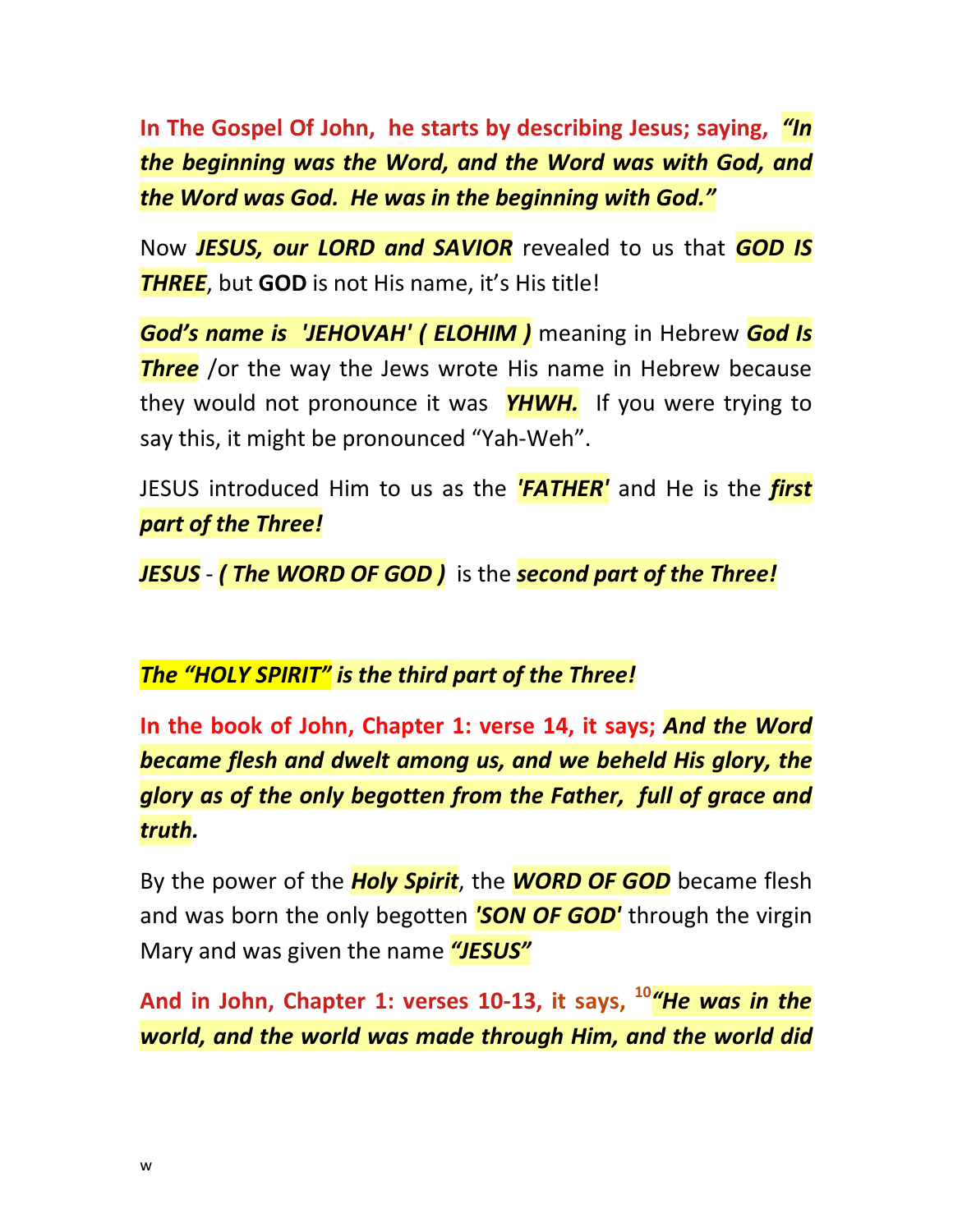*not know Him. <sup>11</sup>He came to his own, and His own did not receive Him.* 

*<sup>12</sup>But as many as received Him, to them He gave the right to become children of God, even to those who believe in His name: <sup>13</sup>who were born, not of blood, nor of the will of the flesh, nor the will of man, but of God."*

*In the book of John, Chapter 3: verse 3-8, Jesus told a ruler of the Jews named Nicodemus, "Most assuredly, I say to you, unless one is born again, he cannot see the kingdom of God."*

*Nicodemus said to Him, "How can a man be born when he is old? Can he enter a second time into his mother's womb and be born?"*

*Jesus answered, "Most assuredly, I say to you unless one is born of water and the Spirit, he cannot enter the kingdom of God. That which is born of the flesh is flesh and that which is born of the Spirit is spirit."*

*"Do not marvel that I said to you, 'You must be born again.'*

*"The wind blows where it wishes, and you hear the sound of it, but cannot tell where it comes from and where it goes. So is everyone who is born of the Spirit."*

*And in verses 14 through 17, Jesus tells Nicodemus,*

*"And as Moses lifted up the serpent in the wilderness, even so must the Son of Man be lifted up that whoever believes in Him should not perish but have eternal life.*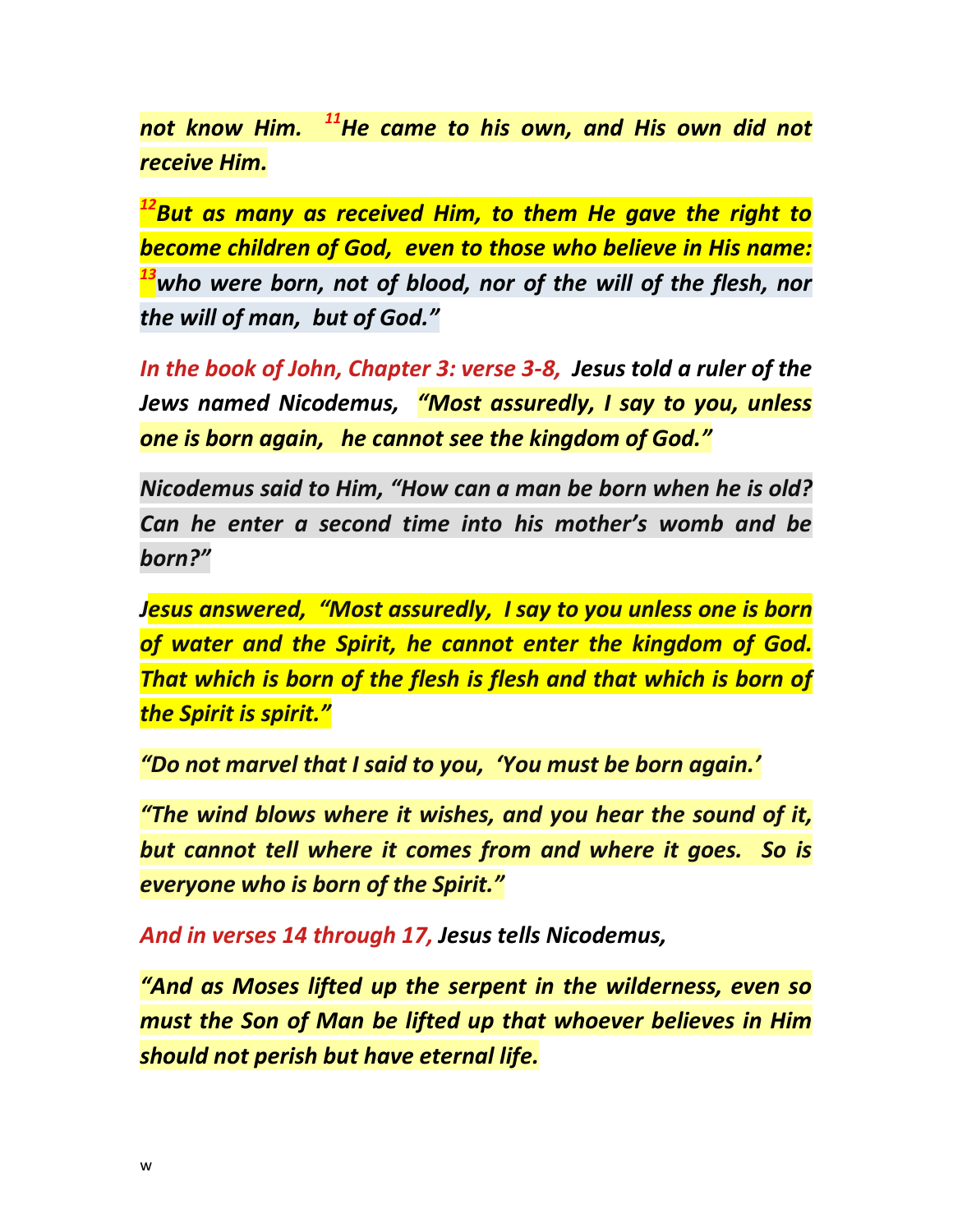*"For God so loved the world, that He gave His only begotten Son, that whoever believes in Him should not perish, but have everlasting life."*

*For God did not send His Son into the world to condemn the world, but that the world through Him might be saved."*

*at verses 10-12, When we believed God the Father, sent His son Jesus to die and take all our sins on the cross, at verse 13, we were born again spiritually ( regenerated ) by the power of God's Holy Spirit and became the sons and daughters of the living God!*

Yet, there are those who are depressed because they are not sure they were born again because they cannot live up to the expectations of a transformed life. We have the Holy Spirit living in us. Why do we still fall down? Why do we still choose to please this body's demands? We know what is right and sometimes we win and deny things that are wrong. But life still happens and temptation lays traps and we fall.

Jesus told Peter in the garden, *"Watch and pray, lest you enter into temptation. The spirit indeed is willing but the flesh is weak." Matthew Chapter 26: Verse 41*

*In the book of Romans, Chapter 8, verse 11,* Paul writes**,** *But if the Spirit of Him who raised Jesus from the dead dwells in you, He who raised Christ from the dead will also give life to your mortal bodies through His Spirit who dwells in you.*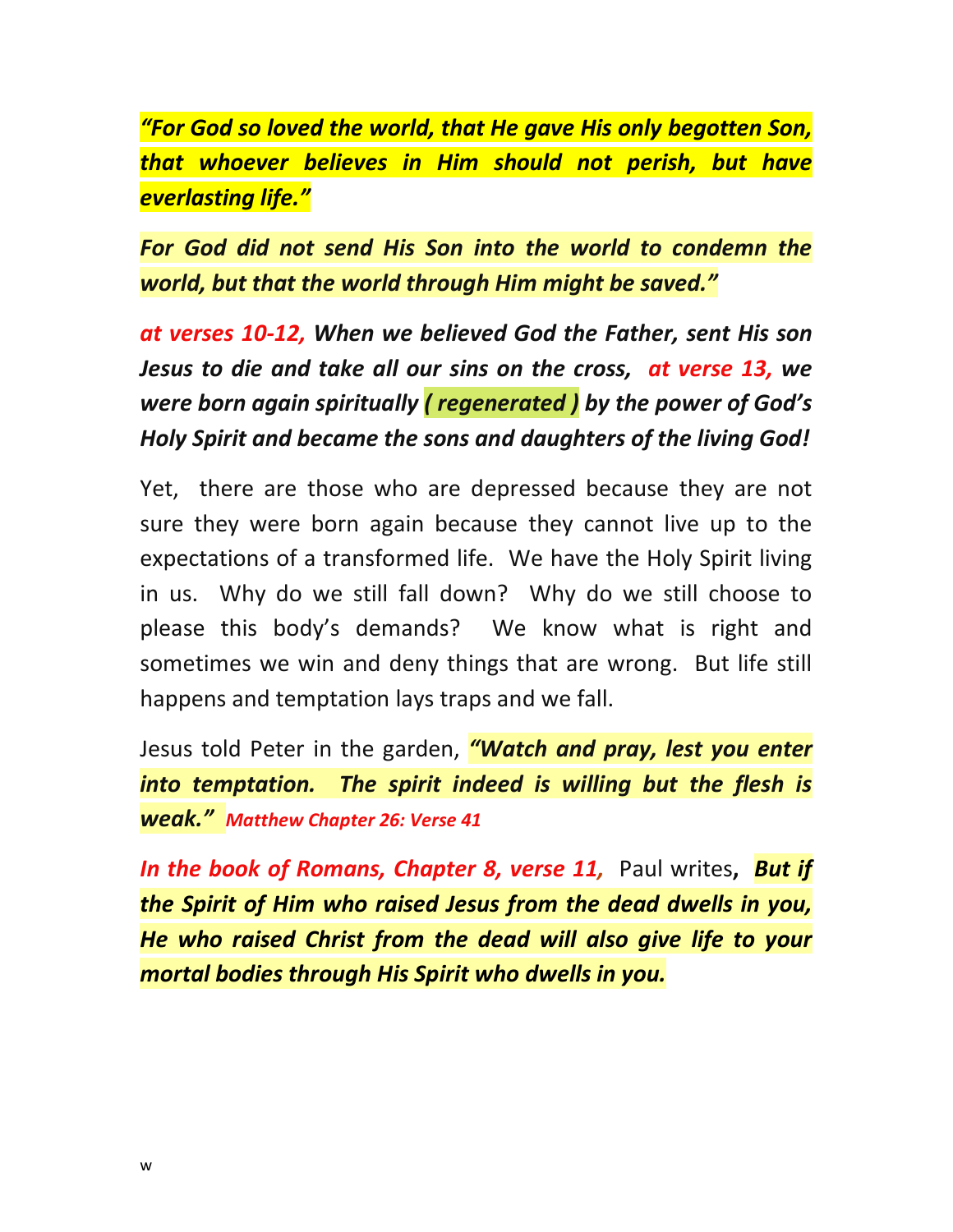*If I can illustrate with words what being born again is like, it might be this. The world where we now live would be in the womb of a pregnant woman. We live in water. When we are born, we breath air for the first time with our lungs and have more room to move around. Even if we want to go back to the womb, we cannot because we can't live in water anymore and must breath air with our lungs to live. We can be bathed and play in water, but we cannot live there anymore.* 

*When we are hungry, we may cry and have a tantrum but soon we are fed by the Holy Spirit. We may not like all the food we are offered but eventually we learn to eat and enjoy it.*

*With the help of the Holy Spirit, we learn to eat and crawl and eventually walk. We may have to learn to sit up and get up and stand. We learn to take take simple steps and we fall and get up and try again. Soon we are walking. We learn to laugh and play and speak and we are being transformed by the Holy Spirit into the likeness of Jesus and we soon have a relationship with Jesus and the Father who shows us many things.*

*Now when we die to this Earth, we, who were once orphans in a sinful world and adopted by God; the Father, his Son Jesus and the Holy Spirit will live forever in His kingdom, and we will be a family.*